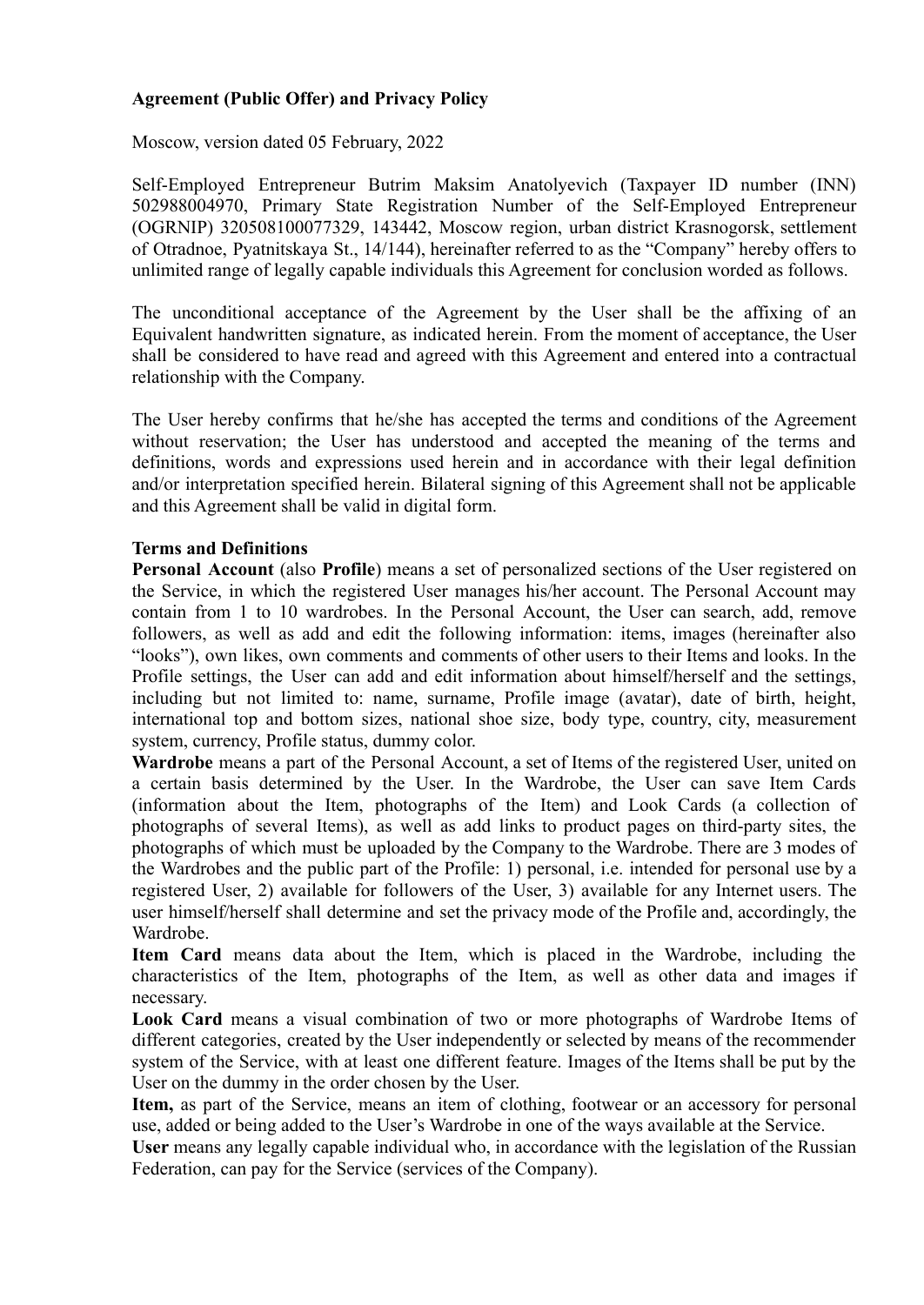**Service** means the Wardrobe Expert mobile application which is a computer program designed for the User's mobile device (meeting the requirements for installing the respective mobile application), enabling registration, authentication and login of the User on the Service, management of the User's account, receiving services provided by the Service, including but not limited to the creation, formation, editing of Wardrobes, Item Cards and Look Cards.

**Application Store** means the general name of the services by means of which the User can download, install the Service on his/her mobile device (for example, App Store, Google Play).

**Personal Data** means information related to the User, including the information specified by him/her during registration in the manner prescribed hereby: full name, date of birth, sex, email address and/or phone number, photograph of the User, contact list of the User's device.

**Processing of Personal Data** means actions (operations) performed manually or in automatic mode with personal data, including collection, systematization, accumulation, storage, clarification (update, change), use, distribution (including transfer), depersonalization, blocking, and destruction of personal data.

**Equivalent handwritten signature** means the activation of a checkbox (tick) in the block "I give my consent to the processing of personal data and accept the terms and conditions of the Offer" on the registration page through any of the available interfaces of the Service (Android and iOS applications).

**Link to photographs** means a link to a page with information about the Item on the seller/manufacturer's website, which contains characteristics and a photograph/ photographs of the Item.

## **1. The Subject of the Agreement**

1.1. The Company shall create for the registered User a Personal Account, Wardrobe, and provide other services specified in the Service, and the User undertakes to use the services of the Service in compliance with the legislation of the Russian Federation.

1.2. When placing (creating) an Item Card (information about the Item, photographs of the Item) or links to photographs in the Wardrobe the User shall:

- guarantee that he/she has all the necessary rights to use this information, photographs, including in the Service, posting of this information and photographs does not violate any third party rights, including the exclusive rights of third parties;
- guarantee that he/she has the right to processing photographs, and the Company has the right to processing these photographs;
- instruct the Company to carry out the necessary processing (reformatting, background removal, cropping) of the photographs to place them in the Wardrobe, if the User has uploaded the photographs;
- instruct the Company to upload and perform the necessary processing (reformatting, background removal, cropping) of the photographs of the Item, upload information about the characteristics of the Item for placing these photographs, information in the Wardrobe, if the User has uploaded links to the photographs.

1.3. The Company at the initiative of the User shall carry out the necessary processing of the photographs uploaded by the User to place these photographs as part of the Item Cards and/or Look Card in the User's Wardrobe.

1.4. When the User uploads links to photographs to the Wardrobe, the Company shall download and carry out the necessary processing of the photographs using these links to place these photographs in the Wardrobe, as well as copy the main characteristics of the Item from the link to the photographs and place them in the User's Wardrobe Item Card. The list of copied characteristics of the Item shall be determined by the Company in its absolute discretion.

1.5. The requirements for photographs uploaded by the User to the Service, links to which are posted in the Wardrobe shall be as follows:

1.5.1. Size not exceeding 20 MB;

1.5.2. .Jpg, .jpeg or .png format,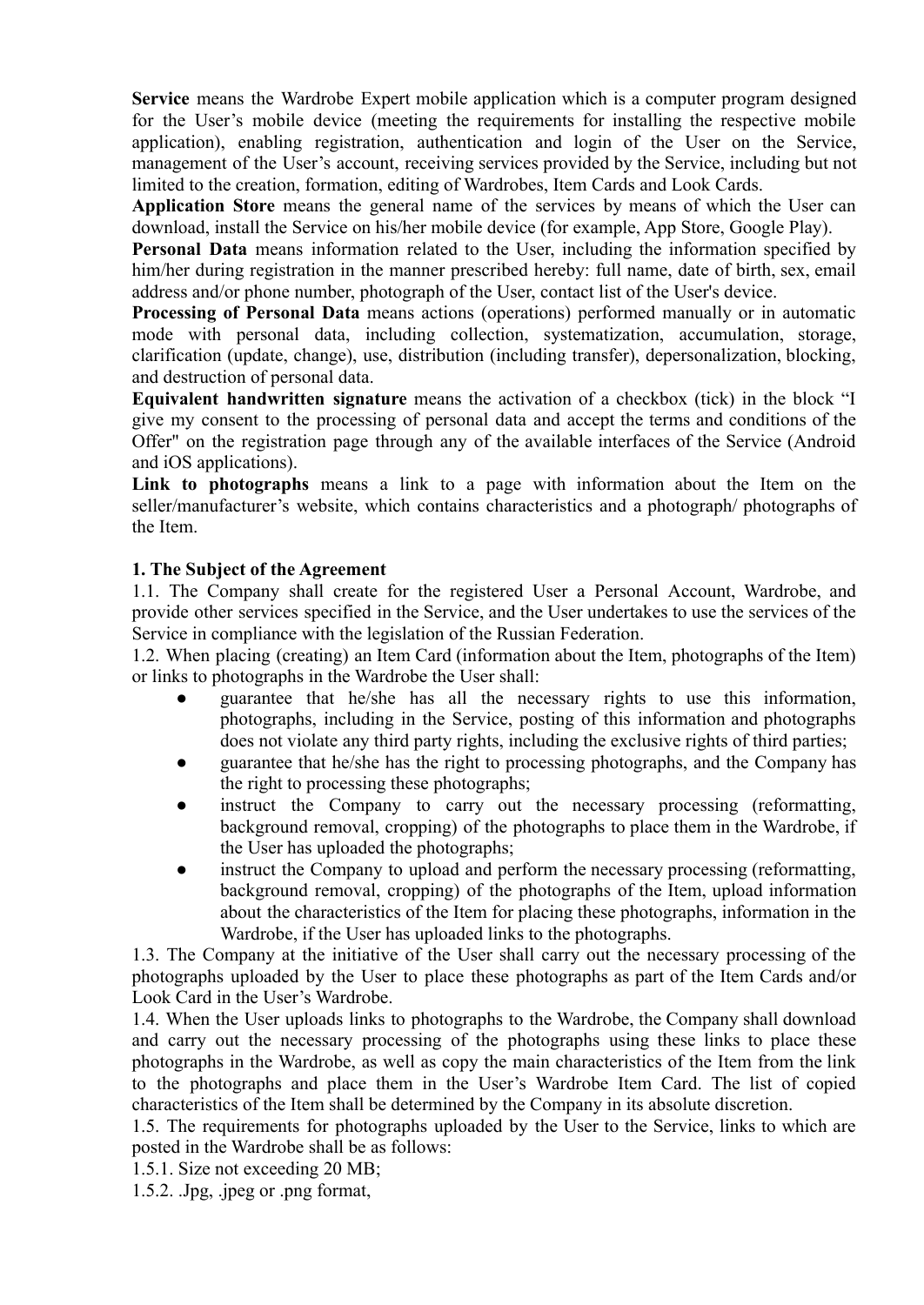1.5.3. Photographs must comply with the requirements of the legislation of the Russian Federation, do not contain pornographic materials, do not call for violence or other illegal actions.

## **2. Price and Payments**

2.1. The User can use 10 Wardrobes for free, provided that the maximum limit of items for them is not exceeded. One Wardrobe shall allow a maximum of 1,000 Item Cards.

## **3. Rights and Obligations of the Company:**

3.1. The Company undertakes to:

3.1.1. Create for a registered User a Wardrobe (free version) with a limited number of the placed Item Cards  $= 1,000$ .

3.1.2. At its discretion, perform the necessary processing of the photographs uploaded by the User, or photographs at the links that the User indicated when creating the Item Cards in the Wardrobe. The Company endeavors to minimize the period of necessary processing of photographs, but such period shall not exceed 48 hours from the date of uploading photographs/links to photographs.

3.2. The Company shall have the right to:

3.2.1. Delete or block the Item Card, the Look Card, information, photographs/links to photographs in the Wardrobe Item Card, the comments of the User and followers if there are any third-party claims, as well as if there is an opinion that the Item Card, the Look Card, information , photographs/links, comments of the User and followers may violate the rights of third parties or contradict the requirements of the legislation of the Russian Federation, call for violence, illegal actions, etc.

3.2.2. Require that the User completely or partially replaces the components of the Item Card, Look Card, information about the Item, photographs of the Item/links to photographs if they do not meet the requirements necessary for posting on the Service, as well as if there are any third-party claims.

# **4. Rights and Obligations of the User**

4.1. The User undertakes to:

4.1.1. Send to the Company only photographs/links to photographs that meet the requirements of the legislation of the Russian Federation, and the requirements of this Agreement.

4.1.2. If a previously uploaded photograph or information about the Item fail to comply with the requirements of the legislation of the Russian Federation or the requirements specified herein, the User is obliged to upload a new photograph and information that meets the requirements of the legislation of the Russian Federation and the requirements hereof.

4.1.3. The User shall have the right to leave comments under the Item Cards and Look Cards of other Users if the setting allowing commenting is active in the Profile settings of these Users. It is understood that the User shall not have the right to post advertisements, any commercial offers, any other intrusive information (including agitation) on the Service, either in the comments to the Item Cards and Look Cards of his/her Profile, or in the comments to the Item Cards and Look Cards of other people's Profiles, spread spam, chain messages (messages requiring a transmission of it to one or more users), pyramid schemes or calls to participate in them, any other intrusive information, unless such information was approved in writing by the Company. In case of violation of this obligation, the User Profile may be blocked or deleted.

### **5. Exclusive Rights**

5.1. The User confirms that he/she has all the necessary rights to use, reproduce, put in the public domain, processing the photographs uploaded to the Wardrobe, or photographs at the link to the photographs (which is posted in the Wardrobe). The User confirms that he/she has all the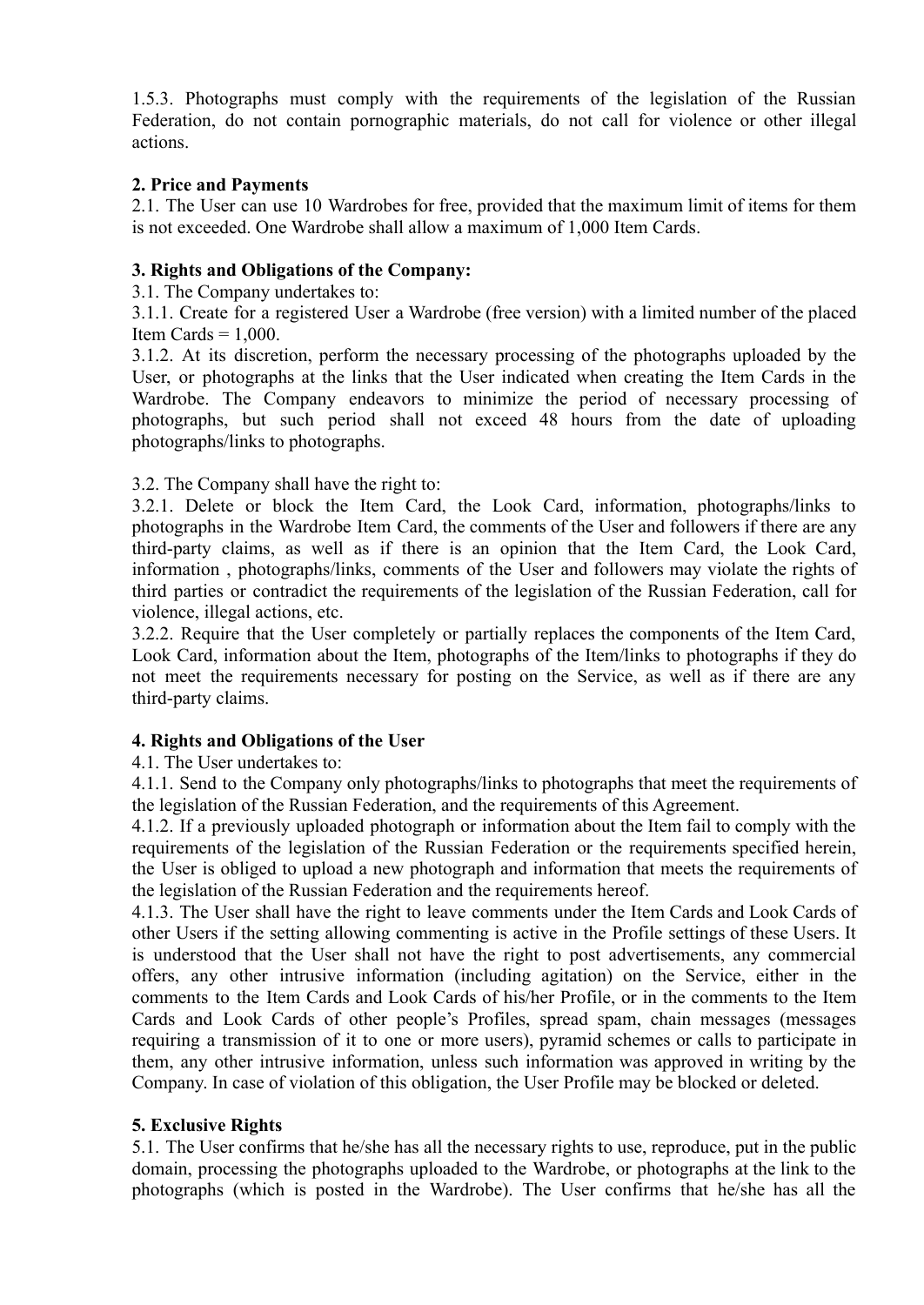necessary rights to post information about the Item on the Service, as well as to information about the Item via the link to the photographs.

5.2. By uploading photographs, information to the Service or posting links to photographs on the Service, the User allows the Company to use the photographs, information from the Item Card, the Look Card, as well as photographs, information at the link to photographs from the Wardrobe, including to advertise the Company's own services, work and improve the Service algorithms, as well as for the provision of services related to the operation of the Service, by any means that do not contradict the legislation of the Russian Federation, for the lifetime of the User Profile in the Service.

5.3 All results of intellectual activity used and posted on the Service, as well as the Service itself, shall be the intellectual property belonging to their legal owners and shall be protected by the intellectual property legislation of the Russian Federation, as well as by the relevant international legal conventions. Any use of the results of intellectual activity posted on the Service (including elements of the visual design of the Service, symbols, texts, graphics, illustrations, photographs, videos, programs, music, and other items) without the permission of the Company or the legal owner shall be illegal and may be a reason for judicial proceedings and bringing violators to civil, administrative and criminal liability in accordance with the legislation of the Russian Federation.

5.4. Except for the cases established by the Agreement, as well as the current legislation of the Russian Federation, no result of intellectual activity posted on the Service can be copied (reproduced), processed, distributed, displayed in a frame, posted, downloaded, transferred, sold or otherwise used either in whole or in part without the prior permission of the Company or the copyright holder, unless the copyright holder has explicitly expressed his/her/its consent to the free use of the material by any person. Except as provided by the Agreement, Items Cards, Looks Cards, Wardrobes cannot be copied, reproduced, processed, distributed, posted, downloaded, transmitted, communicated, sold or otherwise used either in whole or in part without the permission of the Company or the copyright holder.

5.5. Access to the results of intellectual activity posted on the Service shall be provided by the Company for only personal non-commercial use by Users in order to familiarize with them exclusively through the Service, without the right to reproduce or otherwise use the specified results of intellectual activity, including sale, modification, distribution of the same in whole or in parts, etc., except as provided herein.

5.6. The results of intellectual activity (design elements, graphics, illustrations, photographs, audiovisual works, computer programs, performances, phonograms, business names, trademarks, etc.) posted on the Service shall belong to the Company and/or be used by the Company in accordance with a license agreement with the respective copyright holder. Any other use of them, except for viewing (including copying, processing, etc.), shall be a violation of this Agreement and intellectual property rights protected by law, which shall be punishable under Art. 146 of the Criminal Code of the Russian Federation, Art. 7.12 of the Code of Administrative Offenses of the Russian Federation, Art. 1250 of the Civil Code of the Russian Federation, and shall be punishable by law.

5.7 The User must not violate, block or otherwise damage any security features of the Service, or means preventing or restricting the use of the Wardrobe, Item Card, Look Card or imposing restrictions on the use of the Wardrobe, Item Card, Look Card. The User shall not have a right to access the Personal Account, Wardrobe, Item Card, Look Card, Service in any other way, except through authentication and login in public interfaces supported by the Service (browser or official Service Application for mobile devices).

5.8. Bypassing copyright protection technical means, including the one used by the Company or an authorized device of the User of the DRM system, as well as hacking shall be prohibited.

5.9. The User shall be personally liable for any information, photographs, links to photographs, comments, tags that he/she uploads or otherwise makes publicly available (posts) on the Service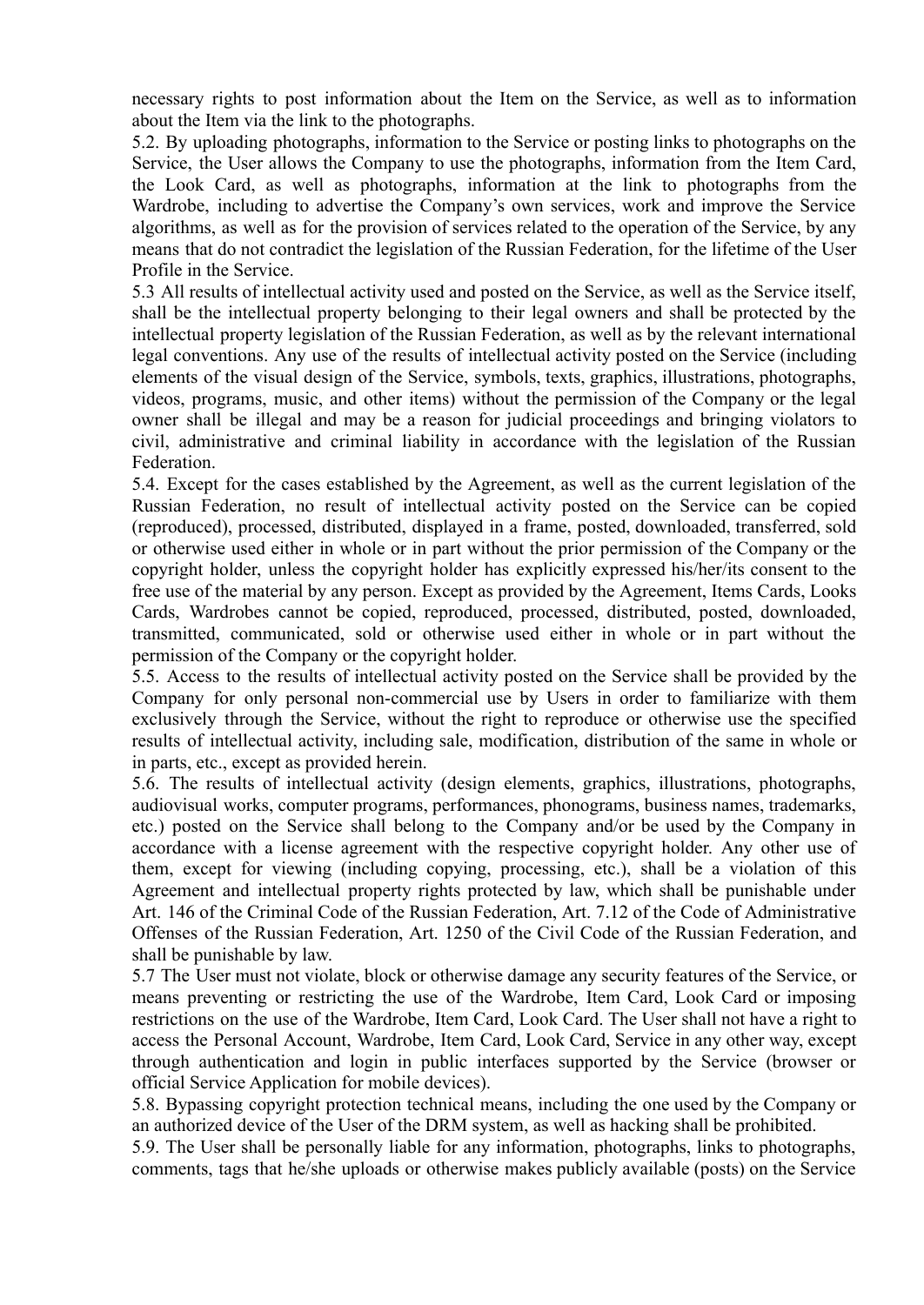or using it, as well as for information and photographs that are posted at the link to photographs and which have been copied and uploaded by the Company.

5.10. The Company may but is not obliged to review the Service searching for prohibited content – information and photographs, comments, tags, may delete, block and/or move (with no notice) any information, photographs, Item Cards, Look Cards, comments, tags or User Profiles at its sole discretion, for any reason or no reason, including without any restrictions, moving or deleting content-information, photographs, Item Cards, Look Cards, as well as comments and tags, if the Company believes that this content, comments, tags violate the terms and conditions of the Agreement, legislation of the Russian Federation and/or may violate rights, cause damage on or threaten the safety of other Users or third parties.

5.11. By posting information and photographs on the Service, the User shall give the Company the right to make copies of his/her Content in order to arrange and facilitate the publication and storage of information and photographs on the Service.

# **6. Force Majeure**

6.1. The Parties shall not be held liable for partial or complete failure to fulfill their obligations hereunder if this failure was the result of force majeure events that arose after the conclusion of this Agreement as a result of extraordinary circumstances that the Parties could not foresee or prevent.

6.2. Upon the occurrence of the events specified in clause 6.1. hereof, each Party shall immediately notify the other Party about them in writing. The notice shall contain information on the nature of the events, as well as official documents certifying the existence of these events and, if possible, assessing their impact on the ability of the Party to fulfill its obligations hereunder.

6.3. In the event of the occurrence of the events provided for in clause 6.1. hereof, the term to fulfill obligations hereunder for the Party shall be extended proportionally to the duration of such events and their consequences.

6.5. If the events listed in clause 6.1. hereof and their consequences remain in effect for more than two months, the Parties shall conduct additional negotiations to find acceptable alternative mechanisms to perform this Agreement.

### **7. Liability of the Parties**

7.1. The Parties shall be held liable for failure to fulfill or improper fulfillment of their obligations hereunder in accordance with the current legislation of the Russian Federation.

7.2. The Company shall be held liable for poor services provided to the User.

7.3. The User shall be held liable for non-compliance with the legislation of the Russian Federation and the requirements of the Agreement of the photographs uploaded by the User or posted by the Company by copying/downloading photographs from the link to the photographs. The User shall be held liable for the non-compliance with the requirements of the legislation of the information about the Item posted by the User, or posted by the Company by copying the information from the link to the photographs.

### **8. Dispute Resolution**

8.1. All disputes arising in the course of conclusion and performance of the Agreement shall be resolved by the Parties through negotiations. If one of the Parties disagrees, a written request (claim letter) shall be submitted in all cases before sending a statement of claim to a general jurisdiction court. The request (claim letter) shall be considered and the response shall be given within 14 (Fourteen) calendar days from the date of receipt.

8.2. In case of refusal to satisfy the claim or failure to provide a response within the said period, a statement of claim shall be filed with a general jurisdiction court at the location of the Company to consider the dispute in accordance with the legislation of the Russian Federation.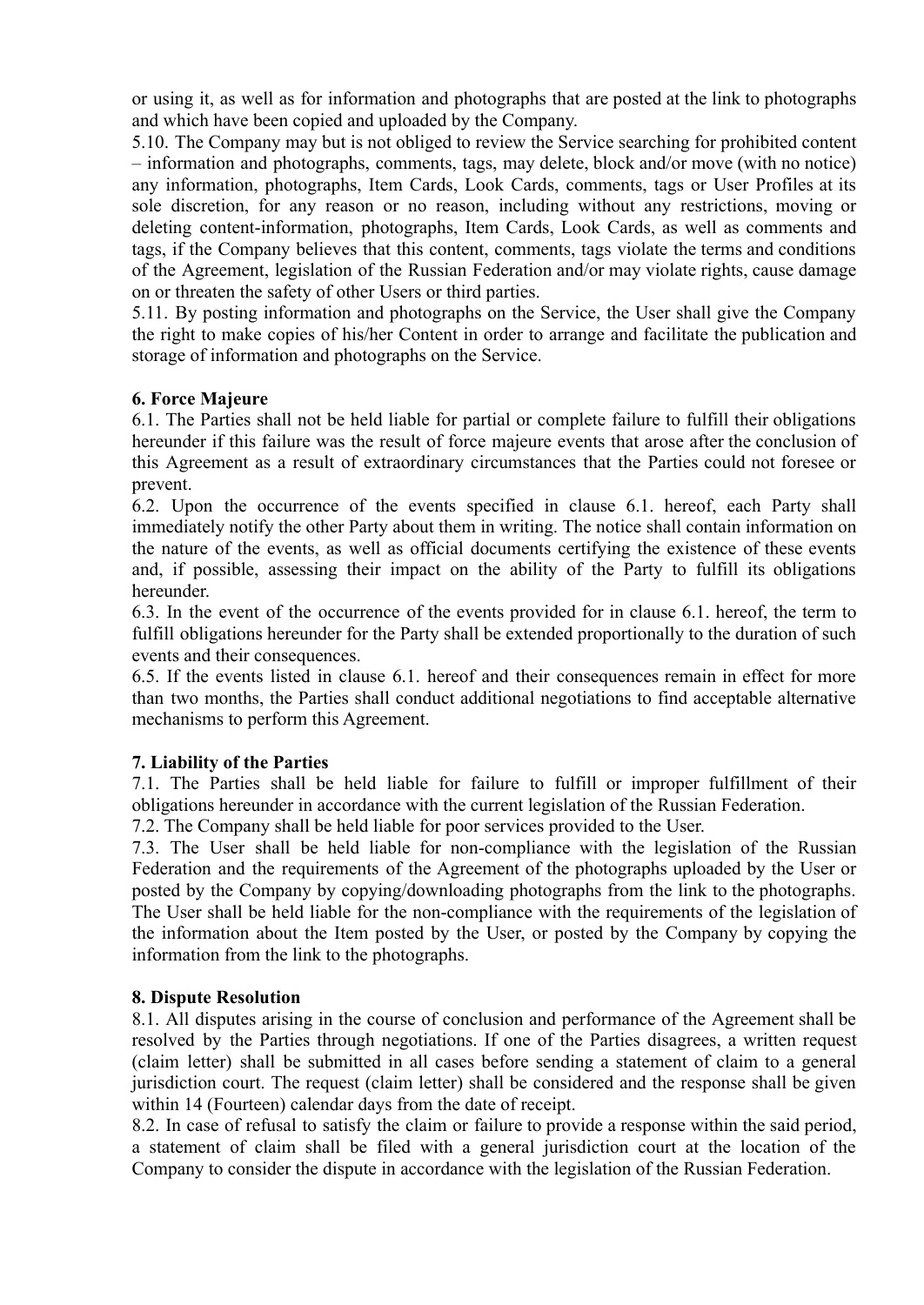## **9. Duration of the Agreement**

9.1. This Agreement shall take effect from the date of acceptance and remain valid until the Parties fully discharge their obligations hereunder.

9.2. In all cases not specified herein, the Parties shall be guided by the current legislation of the Russian Federation.

## **10. User's Consent to the Use of the Photograph of Him/Her**

10.1 Guided by clause 1 of Art. 152.1 of the Civil Code of the Russian Federation, when adding his/her personal photograph to the Service, the User expresses his/her consent to the free use of the photograph of him/her by the Company as part of performance hereunder for the provision of services by the Company within the Service and indicating the personal data of the User.

This consent shall be given by the User for an unlimited period and shall be free of charge (the User shall not receive any consideration for granting the right to use the image).

The User shall have the right to withdraw his/her consent at any time by sending a written notice to the Company.

## **11. Processing of Personal Data**

11.1. The User hereby agrees to provide the personal data to the Company with the right of the Company to process the specified personal data of the User (including granting the right to request, collect and store personal data, taking into account the provisions of the Federal Law of the Russian Federation "On Personal Data"), including information about the surname, name, patronymic, sex, age, size, height, phone number, city of residence, IP address or e-mail address or other means of electronic communication, limited data on the payment details of the User, photographs of the User, contact list of the User's device.

The User shall be held liable for providing accurate information and updating the provided data in case of any changes.

The User hereby confirms his/her consent to the transfer and/or provision of access to the User's personal data to the Company, to the Company's partners (including payment systems that can be used by the User to pay for the Company's services) for the provision of the services by the Company to the User.

By registering on the Service, the User confirms his/her consent to the processing of his/her personal data transferred to the Company. The User hereby confirms that he/she:

- Gives permission to the Company to send correspondence at the User's address at the specified e-mail and/or mobile phone number, information about promotions held by the Company and its partners and other informational materials;
- Gives permission to the Company and its authorized representatives to receive, collect, systematize, accumulate, store, use, clarify (update, change), use and otherwise process (including in digital form), the User's personal data (both using automation facilities and without them), as well as to transfer these personal data to the partners of the Company for the provision of the services to the User, as well as for the purposes specified in the Agreement;
- The consent specified in section 11 hereof shall be given for a period from the date of registration of the User until the expiration of 1 month from the date of removal of the User Profile and can be withdrawn by the User at any time by sending a written notice. The User is aware that sending the written notice specified in this clause of the Agreement shall automatically entail the removal of the User Profile from the Service. At the same time, when the User Profile is deleted from the Service, the consent specified in section 11 hereof shall be considered withdrawn by the User after 1 month from the date of deletion of the User Profile.

The Company shall process the User's personal data:

to register the User on the Service;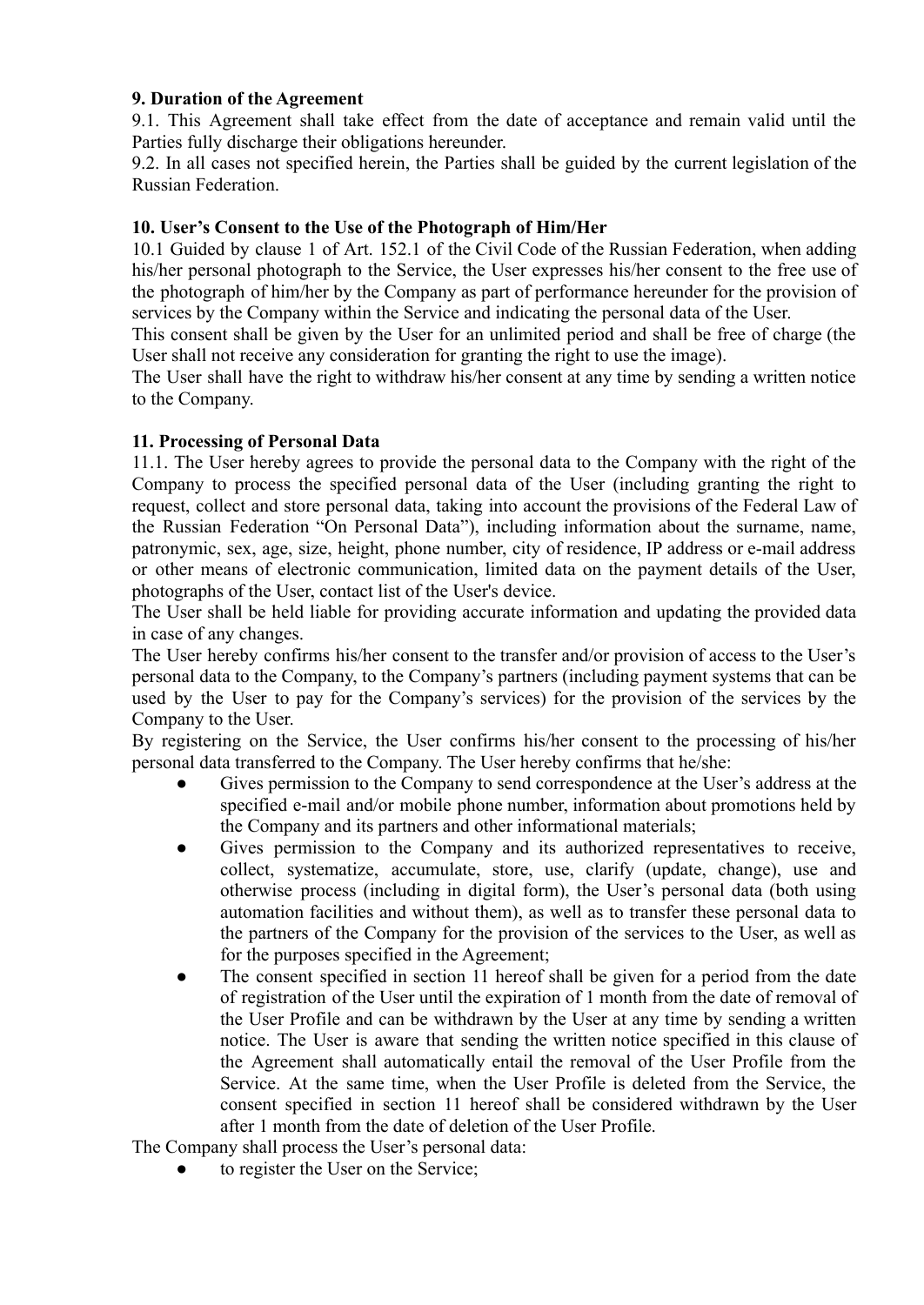- to transfer to the partners of the Company for the provision of the services by the Company, including to ensure payment for services;
- in order to provide the User with services, including for the purpose of receiving personalized (targeted) advertising by the User, verification, researching and analyzing such data, which makes it possible to maintain and improve the Service and sections of the Service, as well as develop new services and sections of the Service;
- to fulfill obligations to the User.

The Company shall ensure the confidentiality and security of personal data in accordance with the requirements of the legislation of the Russian Federation, and undertakes not to disclose the information received from the User.

The Company shall provide access to the User's personal data only to those employees and partners who need this information to ensure the functioning of the Service and the provision by the Company of the services provided for hereby.

The provision by the Company of information to agents and third parties acting under an agreement with the Company to fulfill obligations to the User shall not be considered a violation. 11.2. The Company shall have the right to use the information provided by the User, including personal data, in order to ensure compliance with the requirements of the current legislation of the Russian Federation (including in order to prevent and/or repress illegal and/or abusive actions of Users). The information provided by the User can be disclosed only in accordance with the current legislation of the Russian Federation at the request of the court, law enforcement agencies, as well as in other cases stipulated by the legislation of the Russian Federation. Disclosing information in accordance with reasonable and applicable legal requirements shall not be considered a violation of obligations.

11.3. If Users are residents of the EU member states or services are provided in the territory of the EU member states, the processing of personal data shall be carried out by the Company in accordance with the requirements of the General Data Protection Regulation of the European Union. In accordance with Article 6(1)(b), the GDPR require the processing of User data. Unless otherwise provided by law, User data shall be used for the following purposes:

- providing the opportunity to use the requested services of the Service;
- providing the User with information about the profile, transactions, functions of the Service and changes in services, the Offer, the policies of the Company;
- providing other Users of the Service with public data of the User Profile (name, surname, city, country, sex)
- providing support (including but not limited to product updates, troubleshooting, etc.);

The Company shall use the User data for legitimate interests in accordance with Article 6(1)(f) of the GDPR to notify Users about the features of the Service, provide information about the services of the Services, and also advertise the services of the Service/Service. From the moment of registration of the User on the Service, the Company shall have the right to use the User's email address, nickname, name and surname, IP address, mobile phone number, sex, age, city and country of the User to identify and send emails, messages and targeted advertising of the Service. Moreover, if you subscribe to the newsletter, we may send you emails, messages, and targeted advertisements of the Service. The mailout of all notices shall be terminated only after the User Profile is removed.

The User shall have the right to access data about him/her received by the Company, that is, you have the right to request free provision of information about the storage of data about the User, access to data about the User, as well as a copy of the stored data about the User. The User can exercise his/her right to access data about the User using the appropriate function in the Personal Account. The Company shall provide a copy of the stored data about the User within 30 (thirty) days on request. If the request affects the rights and freedoms of other individuals or has no clear justification, as well as in the case of an excessive number of requests, the Company shall